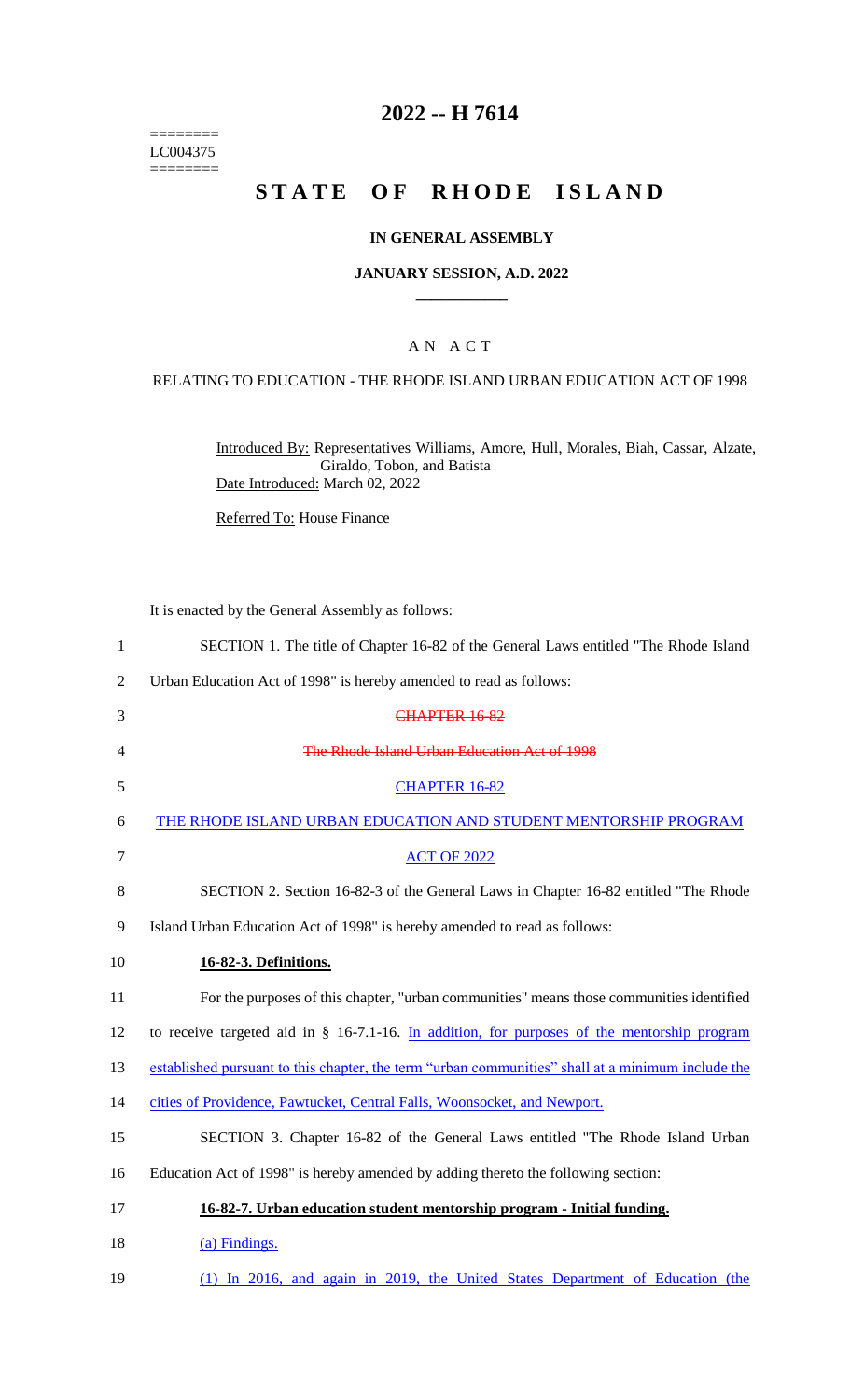1 "Department") reported that education can only be a great equalizer and be a force that can 2 overcome differences in privilege and background, when students are in school every day and 3 receive the supports they need to learn and thrive. 4 (2) In the same report, the Department found many students experience tremendous 5 adversity in their lives, including poverty, health challenges, community violence, and difficult 6 family circumstances, that make it difficult for them to take advantage of the opportunity to learn 7 at school. 8 (3) The Department also found in that report that students who are chronically absent, 9 meaning they miss at least fifteen (15) days of school in a year, are at serious risk of falling behind 10 in school. 11 (4) The Department's report also cited studies which suggest chronic absenteeism may 12 prevent children from reaching early learning milestones, that irregular attendance can be a better 13 predictor than test scores of whether a student will drop out before graduation, and that frequent 14 absences can shape adulthood. 15 (5) A study published in the 2019 Journal of Urban Education by Professor Michael A. 16 Gottfried found that chronic absenteeism in urban schools contributed to negative academic 17 outcomes in math and reading, not only for the chronically absent students but also for classmates 18 of those students who are not chronically absent. These effects include, but are not limited to, 19 negative spillover effects, such as: 20 (i) Chronically absent students often displayed behavioral disruptions upon their return to 21 the classroom, resulting in teachers devoting more time and resources to classroom management 22 than instruction; and 23 (ii) There can be congestion effects on a teacher's time and resources to address what a 24 chronically absent student has missed or lost academically, and teacher time spent on this effort 25 may not benefit other students who are not chronically absent 26 (6) This same study noted that students in urban districts face an array of challenges 27 including lower financial resources, lower parental involvement, higher odds of high school 28 dropout, greater health challenges, and fewer academic and social support systems, which 29 contribute to high rates of chronic absenteeism in urban schools. 30 (7) The situation, though serious, is not irreparably broken. A study published in 2021 in 31 the Journal of Urban Learning Teaching and Research by educators Judy Jackson May, Diane 32 Conway, and Andrea Guice suggests that spending money alone is not as important and impactful 33 on student success and reducing chronic absenteeism as other interventions. 34 (8) The 2021 study suggested that a genuine difference maker for student success and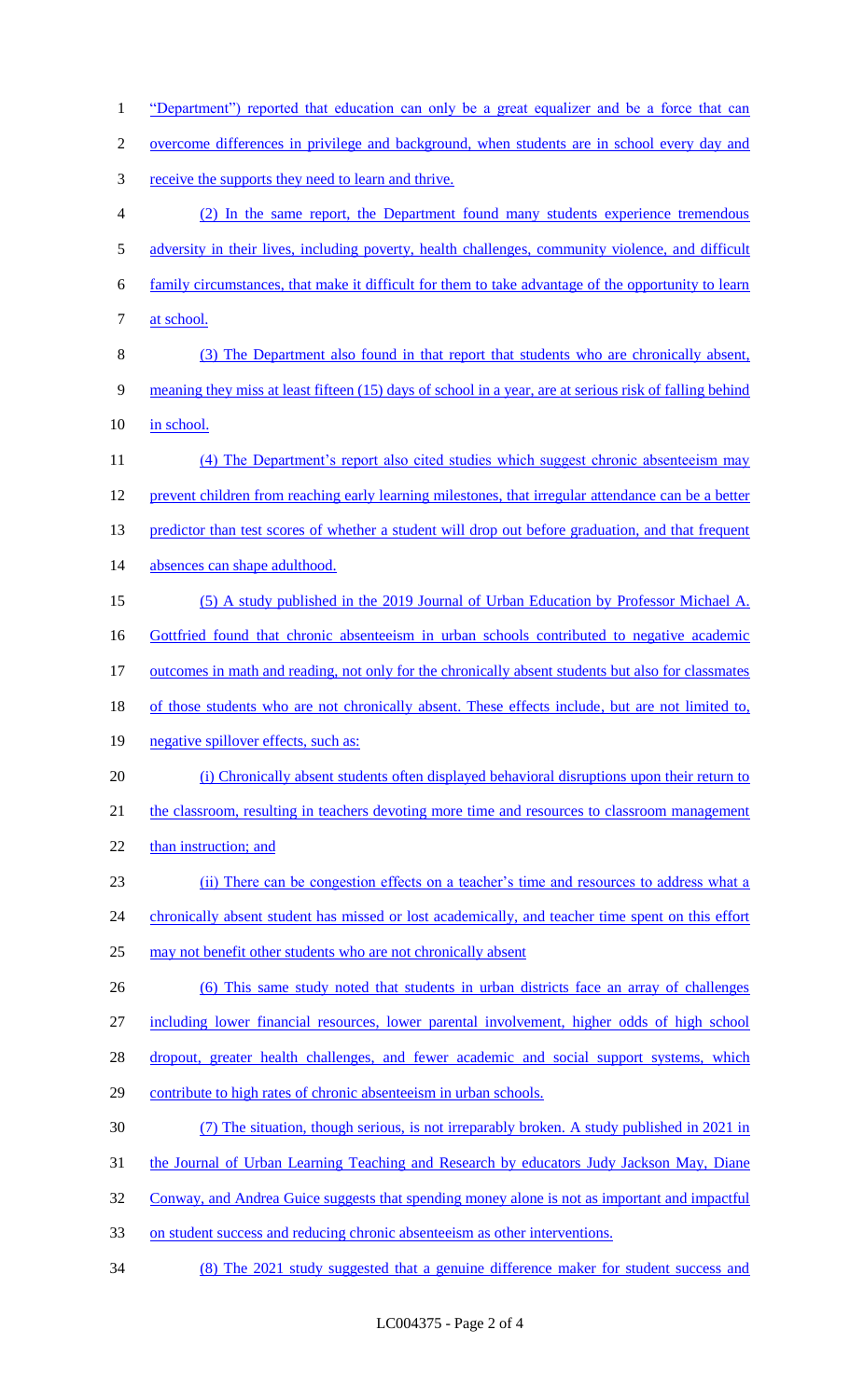| 1              | reducing chronic absenteeism in high poverty urban schools is the use of mentors, not only with     |
|----------------|-----------------------------------------------------------------------------------------------------|
| $\overline{2}$ | teachers but also with persons outside the school building. Some of the reasons for the success of  |
| 3              | mentorship programs is that that mentors bring communal bonds, shared culture, and a commitment     |
| 4              | to student success.                                                                                 |
| 5              | (9) This research suggest that mentoring is a practical, sustainable, and relatively low-cost       |
| 6              | intervention to reduce chronic student absenteeism.                                                 |
| 7              | (b) The department of elementary and secondary education (the "department") shall                   |
| 8              | commence to plan and implement the urban student mentorship program. The focus of this program      |
| 9              | shall be to provide students in urban communities with mentors and tutors to assist them in their   |
| 10             | academic work, and also to help create learning environments where students want to attend and      |
| 11             | learn in school. In developing the program, the department shall conduct a review of best practices |
| 12             | for the selection and use of mentors and tutors in the program. The department shall utilize those  |
| 13             | practices as guides in formulating and implementing the program.                                    |
| 14             | (b) The department may promulgate rules and regulations to implement the provisions of              |
| 15             | the program.                                                                                        |
| 16             | (c) The general assembly shall, out of any monies not already appropriated, appropriate the         |
| 17             | sum of ten million dollars (\$10,000,000) for the 2022-2023 school year to initially fund the       |
| 18             | program.                                                                                            |
| 19             | SECTION 4. This act shall take effect upon passage.                                                 |

======== LC004375 ========